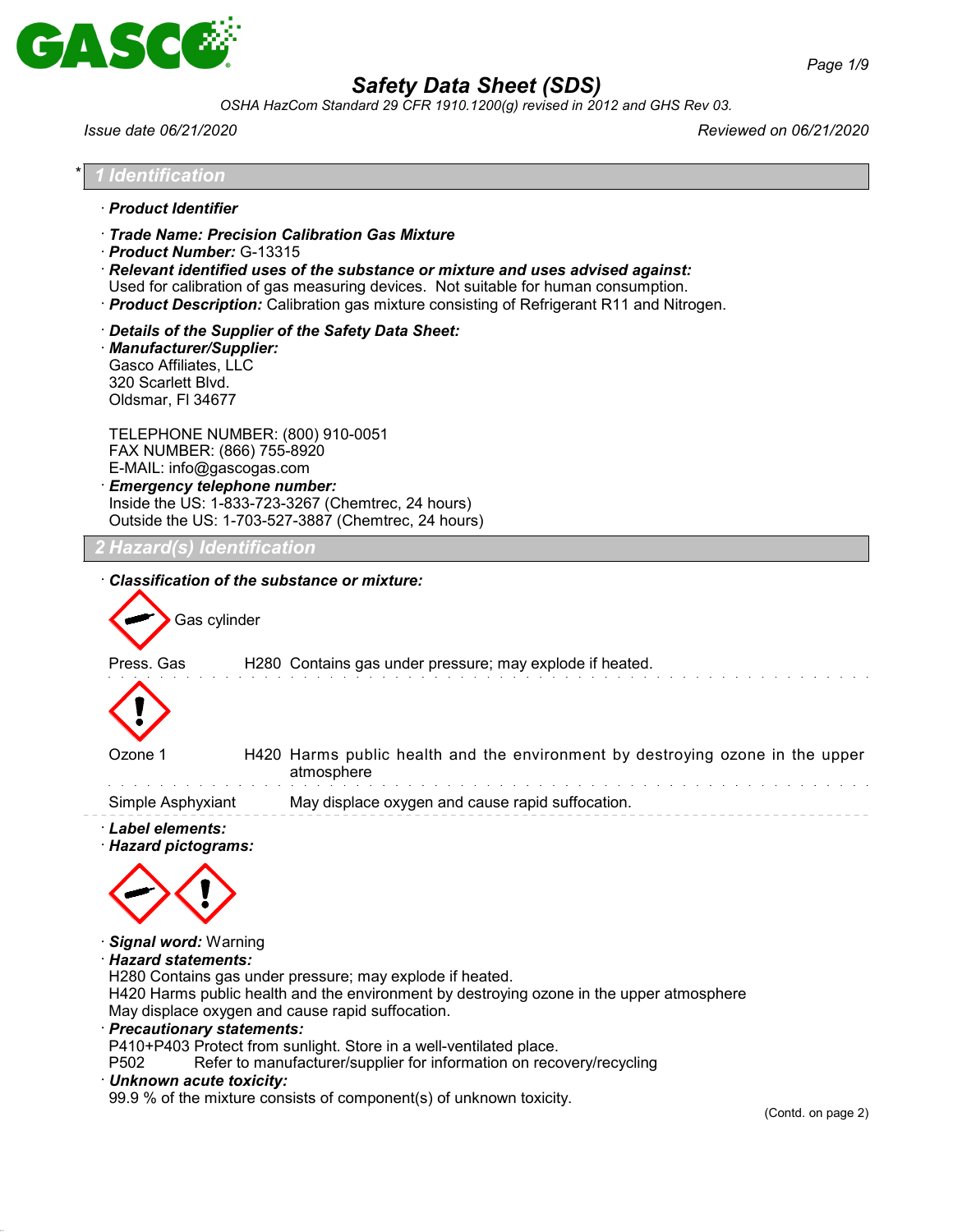*OSHA HazCom Standard 29 CFR 1910.1200(g) revised in 2012 and GHS Rev 03.*

*Issue date 06/21/2020 Reviewed on 06/21/2020*

## *Trade Name: Precision Calibration Gas Mixture*

- · *Classification system:*
- · *NFPA ratings (scale 0 4)*



· *HMIS-ratings (scale 0 - 4)*

 HEALTH FIRE REACTIVITY  $\boxed{0}$  Physical Hazard = 0 0  $\boxed{0}$ Health  $= 0$  $Fire = 0$ 

· *Hazard(s) not otherwise classified (HNOC):* None known

## *3 Composition/Information on Ingredients*

## · *Chemical characterization: Mixtures*

· *Description:* Mixture of substances listed below with non-hazardous additions.

| · Dangerous Components:             |                        |                                                |                |
|-------------------------------------|------------------------|------------------------------------------------|----------------|
| CAS: 7727-37-9<br>RTECS: QW 9700000 | Nitrogen               | $\diamond$ Press. Gas, H280; Simple Asphyxiant |                |
| CAS: 75-69-4                        | Trichlorofluoromethane | Ozone 1, H420                                  | $0.01 - 0.1\%$ |
| 4 First-Aid Measures                |                        |                                                |                |

#### · *Description of first aid measures*

#### · *After inhalation:*

Generally the product does not irritate with inhalation.

Supply fresh air. If required, provide artificial respiration. Consult doctor if symptoms persist.

In case of unconsciousness place patient stably in the side position for transportation.

· *After skin contact:*

Generally, the product does not irritate the skin.

In cases of contact with liquified material, frostbite may occur. Immerse frostbite in cool-warm water and seek medical attention.

Wash with soap and water.

If skin irritation occurs, consult a doctor.

· *After eye contact:*

Not anticipated under normal use.

Rinse opened eye for several minutes under running water. If symptoms persist, consult a doctor.

- · *After swallowing:*
- Not a normal route of entry.

If swallowed and symptoms occur, consult a doctor.

- · *Information for doctor*
- · *Most important symptoms and effects, both acute and delayed:* No further relevant information available.
- · *Indication of any immediate medical attention and special treatment needed:*
- No further relevant information available.

## \* *5 Fire-Fighting Measures*

- · *Extinguishing media*
- · *Suitable extinguishing agents:*

Use fire fighting measures that suit the environment.

Use water spray to cool fire-exposed containers.

· *For safety reasons unsuitable extinguishing agents:* No further relevant information.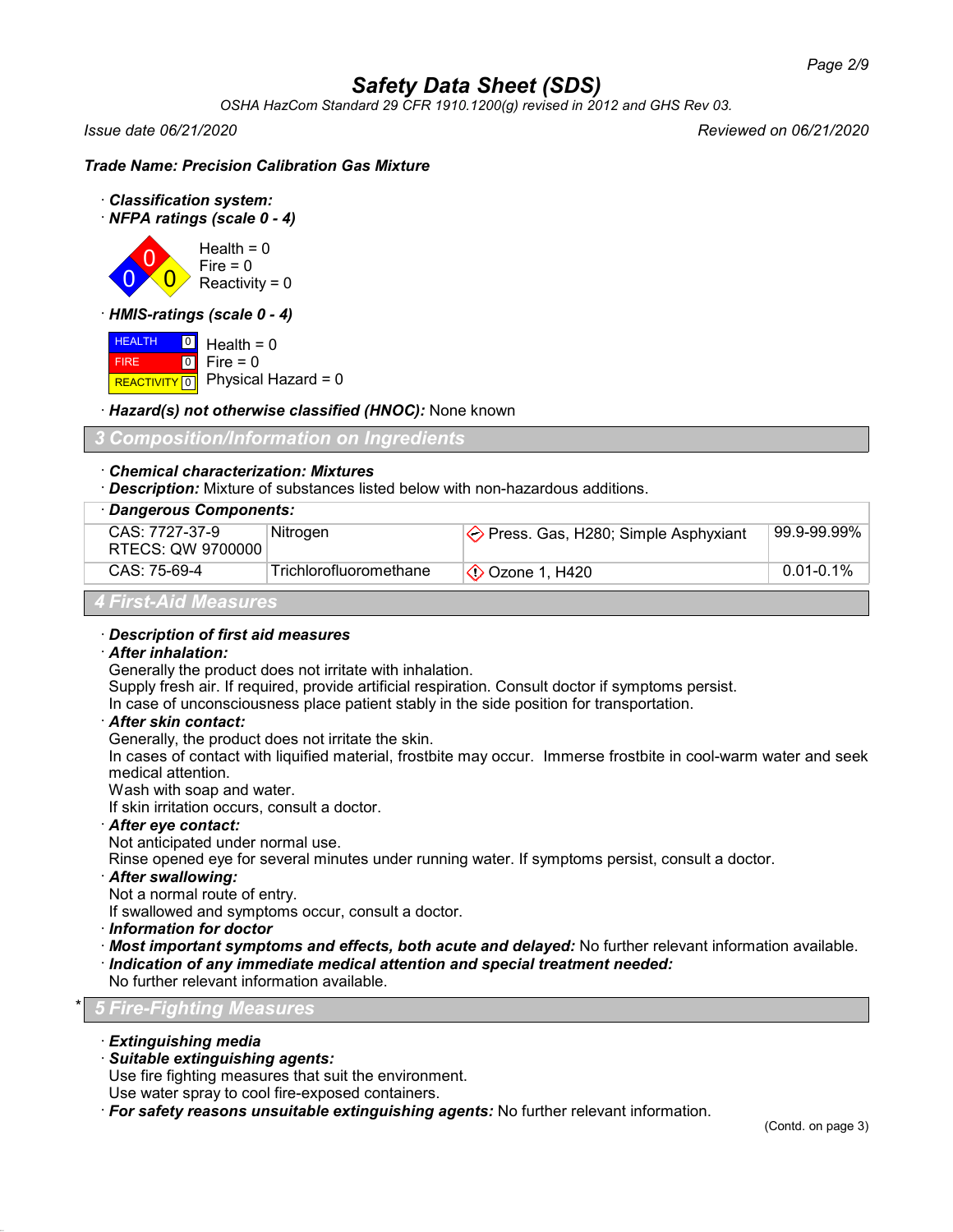*OSHA HazCom Standard 29 CFR 1910.1200(g) revised in 2012 and GHS Rev 03.*

*Issue date 06/21/2020 Reviewed on 06/21/2020*

#### *Trade Name: Precision Calibration Gas Mixture*

#### · *Special hazards arising from the substance or mixture:*

Closed containers may explode when exposed to extreme heat.

If incinerated, product will releaset the following toxic fumes: Oxides of Carbon and Nitrogen (NOx), Hydrochloric acid gas and Hydrofluoric acid gas.

#### · *Advice for firefighters*

This gas mixture is not flammable; however, containers, when involved in fire, may rupture or burst in the heat of the fire.

#### · *Special protective equipment for firefighters:*

As in any fire, wear self-contained breathing apparatus pressure-demand (NIOSH approved or equivalent) and full protective gear to prevent contact with skin and eyes.

*6 Accidental Release Measures*

#### · *Personal precautions, protective equipment and emergency procedures:*

Treat any fumes as toxic.

Ensure adequate ventilation.

Keep people at a distance and stay upwind.

In a confined area, NIOSH approved respiratory protection may be required.

· *Environmental precautions:* Inform authorities in case of gas release.

- · *Methods and material for containment and cleaning up:* Dispose of the collected material according to regulations.
- · *Reference to other sections:*

See Section 7 for information on safe handling.

See Section 8 for information on personal protection equipment.

See Section 13 for disposal information.

## *7 Handling and Storage*

#### · *Handling*

#### · *Precautions for safe handling:*

Ensure good ventilation/exhaustion at the workplace.

Be aware of any signs of dizziness or fatigue; exposures to fatal concentrations of this gas mixture could occur without any significant warning symptoms due to the potential for oxygen deficiency (simple asphyxiation). Do not attempt to adjust, repair or in any other way modify the cylinders containing this gas mixture. If there is a malfunction or another type of operational problem, contact nearest distributor immediately.

#### · *Information about protection against explosions and fires:*

Pressurized container: protect from sunlight and do not expose to temperatures exceeding 50°C, i.e. electric lights. Do not pierce or burn, even after use.

Do not cut, grind or weld on container that contains or contained product.

Do not spray on a naked flame or any incandescent material.

· *Conditions for safe storage, including any incompatibilities* Store away from strong oxidizing agents. · *Storage*

## · *Requirements to be met by storerooms and receptacles:*

Store in a cool location.

Cylinders should be firmly secured to prevent falling or being knocked over. Cylinders must be protected from the environment, and preferably kept at room temperature. Cylinders should be stored in dry, well-ventilated areas, away from sources of heat, ignition, and direct sunlight. Protect cylinders against physical damage. Full and empty cylinders should be segregated. Use a "first-on, first-out" inventory system to prevent full containers from being stored for long periods of time.

- · *Information about storage in one common storage facility:* Not required.
- · *Further information about storage conditions:* Store in cool, dry conditions in well sealed receptacles.
- · *Specific end use(s):* No further relevant information available.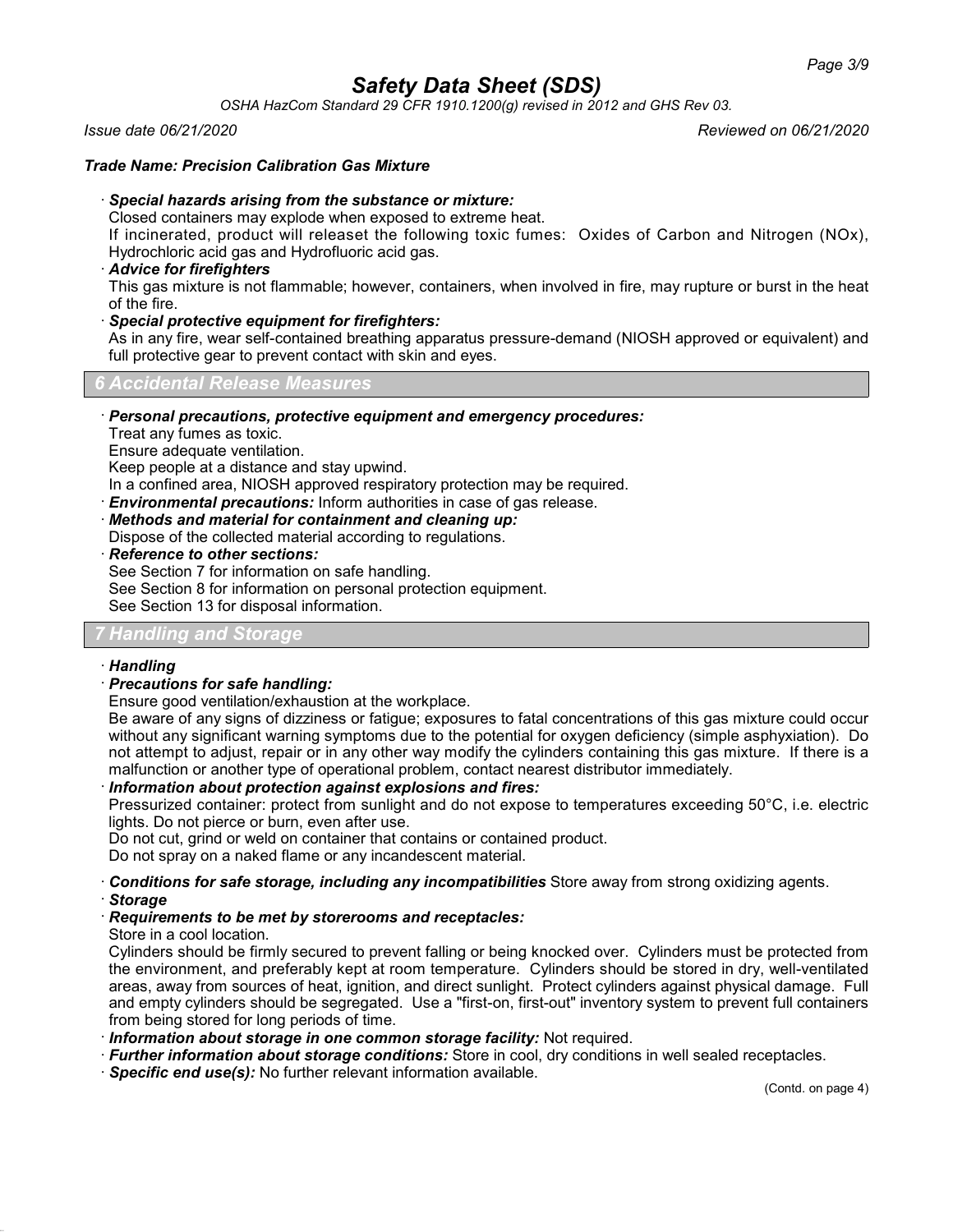*OSHA HazCom Standard 29 CFR 1910.1200(g) revised in 2012 and GHS Rev 03.*

*Issue date 06/21/2020 Reviewed on 06/21/2020*

*Trade Name: Precision Calibration Gas Mixture*

## *Exposure Controls/Personal Protection*

· *Additional information about design of technical systems:* No further data; see section 7.

#### · *Control parameters:*

All ventilation should be designed in accordance with OSHA standard (29 CFR 1910.94). Use mechanical (general) ventilation for storage areas. Use appropriate ventilation as required to keep Exposure Limits in Air below TLV & PEL limits.

| Components with occupational exposure limits: |  |
|-----------------------------------------------|--|
|-----------------------------------------------|--|

#### **7727-37-9 Nitrogen**

TLV withdrawn TLV, see App. F; simple asphyxiant

#### **75-69-4 Trichlorofluoromethane**

PEL Long-term value: 5600 mg/m<sup>3</sup>, 1000 ppm

REL Ceiling limit value: 5600 mg/m<sup>3</sup>, 1000 ppm

TLV Ceiling limit value:  $5620$  mg/m<sup>3</sup>, 1000 ppm

· *Additional information:* The lists that were valid during the creation of this SDS were used as basis.

- · *Exposure controls:*
- · *Personal protective equipment*
- · *General protective and hygienic measures:* Wash hands before breaks and at the end of work.
- · *Breathing equipment:*

Not necessary if room is well-ventilated.

In case of brief exposure or low pollution use respiratory filter device. In case of intensive or longer exposure, use respiratory protective device that is independent of circulating air.

- · *Protection of hands:* Not required.
- · *Eye protection:* Not necessary under normal conditions.

## *9 Physical and Chemical Properties*

#### · *Information on basic physical and chemical properties*

| $\cdot$ General Information $\overline{\phantom{a}}$ |  |
|------------------------------------------------------|--|
|------------------------------------------------------|--|

| · Appearance:                       |                               |
|-------------------------------------|-------------------------------|
| Form:                               | Gaseous                       |
| Color:                              | Clear, colorless              |
| · Odor:                             | Odorless                      |
| · Odor threshold:                   | Not determined.               |
| · pH-value:                         | Not determined.               |
| $\cdot$ Change in condition         |                               |
| <b>Melting point/Melting range:</b> | Not determined.               |
| <b>Boiling point/Boiling range:</b> | Not determined.               |
| · Flash point:                      | None                          |
| · Flammability (solid, gaseous):    | Not determined.               |
| · Decomposition temperature:        | Not determined.               |
| · Auto igniting:                    | Product is not self-igniting. |
| · Danger of explosion:              | Not determined.               |
| $\cdot$ Explosion limits:           |                               |
| Lower:                              | Not determined.               |
| <b>Upper:</b>                       | Not determined.               |
|                                     |                               |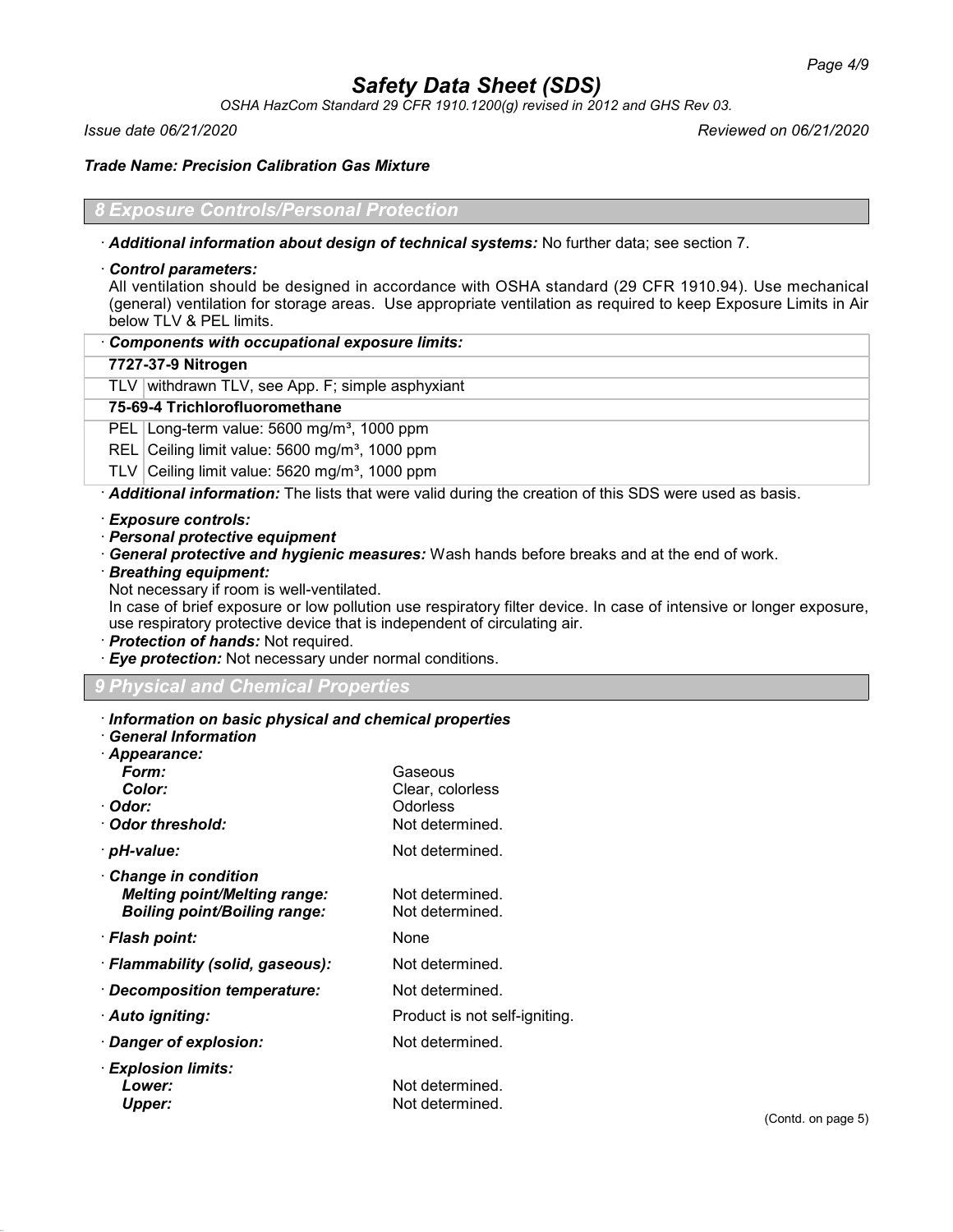*OSHA HazCom Standard 29 CFR 1910.1200(g) revised in 2012 and GHS Rev 03.*

*Issue date 06/21/2020 Reviewed on 06/21/2020*

## *Trade Name: Precision Calibration Gas Mixture*

| · Vapor pressure:                                          | Not determined. |  |
|------------------------------------------------------------|-----------------|--|
| · Density:                                                 |                 |  |
| <b>Relative density:</b>                                   | Not determined. |  |
| Vapor density:                                             | Not determined. |  |
| <b>Evaporation rate:</b>                                   | Not applicable. |  |
| · Solubility in / Miscibility with:                        |                 |  |
| Water:                                                     | Fully miscible. |  |
| · Partition coefficient (n-octanol/water): Not determined. |                 |  |
| · Viscosity:                                               |                 |  |

| Dynamic:           | Not determined.                            |
|--------------------|--------------------------------------------|
| Kinematic:         | Not determined.                            |
| Other information: | No further relevant information available. |

## *10 Stability and Reactivity*

- · *Reactivity:* No further relevant information available.
- · *Chemical stability:* Stable under normal conditions.
- · *Thermal decomposition / conditions to be avoided:* No decomposition if used according to specifications.
- · *Possibility of hazardous reactions:* No dangerous reactions known.
- · *Conditions to avoid:* No further relevant information available.
- · *Incompatible materials:* Strong oxidizing agents.
- · *Hazardous decomposition products:*
- Carbon Oxides, Nitrogen Oxides (NOx), Hydrochloric acid gas, and Hydrofluoric acid gas.

#### *11 Toxicological Information*

#### · *Information on toxicological effects:*

## · *Acute toxicity:*

## · *LD/LC50 values that are relevant for classification:*

## **75-69-4 Trichlorofluoromethane**

## Oral LD50 >15000 mg/kg (Rat)

## · *Primary irritant effect:*

- · *On the skin:* No irritating effect.
- · *On the eye:* No irritating effect.

## · *Additional toxicological information:*

- · *Carcinogenic categories:*
- · *IARC (International Agency for Research on Cancer):*

Group 1 - Carcinogenic to humans

Group 2A - Probably carcinogenic to humans

Group 2B - Possibly carcinogenic to humans

Group 3 - Not classifiable as to its carcinogenicity to humans

Group 4 - Probably not carcinogenic to humans

None of the ingredients are listed.

## · *NTP (National Toxicology Program):*

None of the ingredients are listed.

## · *OSHA-Ca (Occupational Safety & Health Administration):*

None of the ingredients are listed.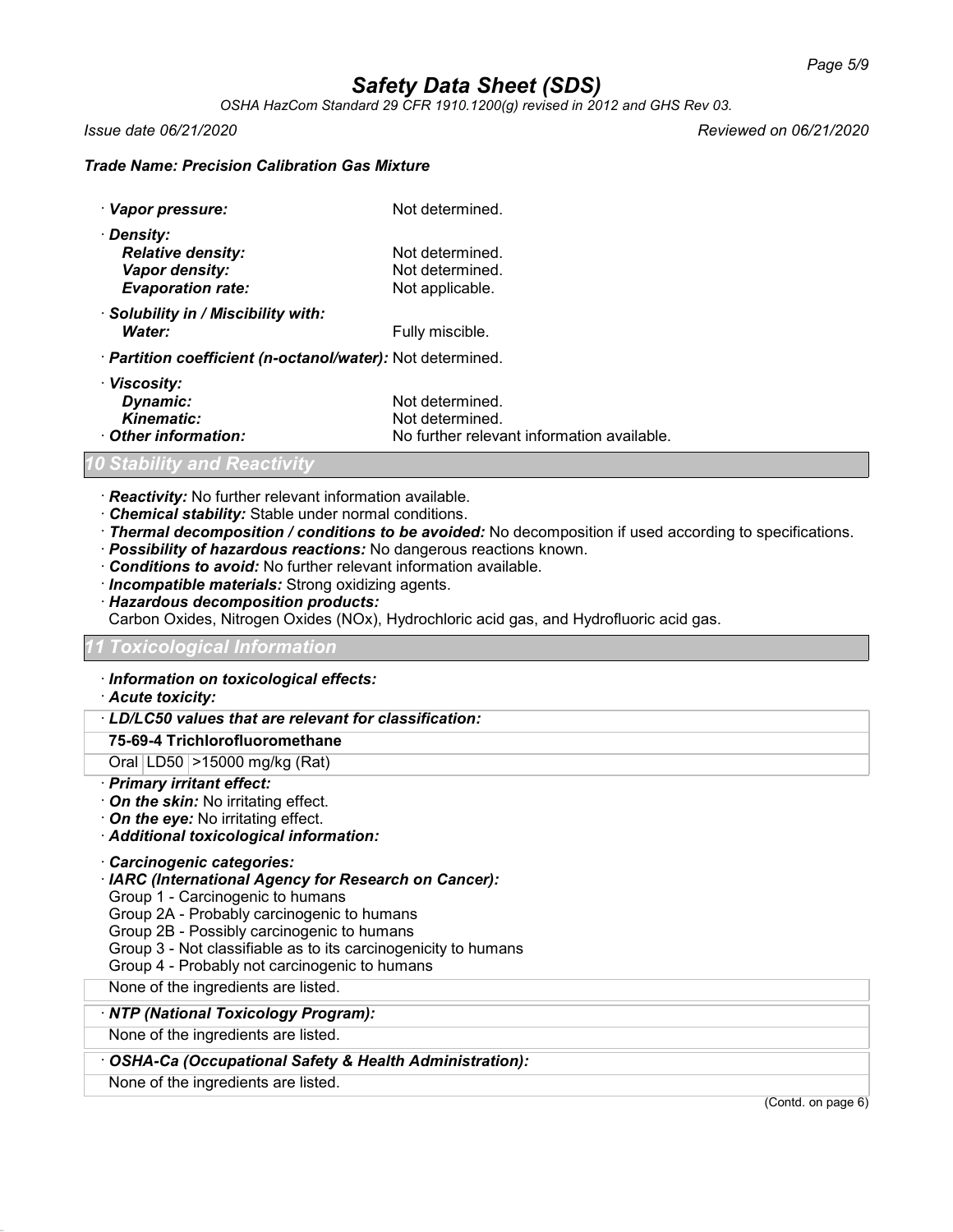*OSHA HazCom Standard 29 CFR 1910.1200(g) revised in 2012 and GHS Rev 03.*

*Issue date 06/21/2020 Reviewed on 06/21/2020*

#### *Trade Name: Precision Calibration Gas Mixture*

#### *12 Ecological Information*

- · *Toxicity:* The hazards for the aquatic environment are unknown.
- · *Aquatic toxicity:* No further relevant information available.
- · *Persistence and degradability:* No further relevant information available.
- · *Behavior in environmental systems:*
- · *Bioaccumulative potential:* No further relevant information available.
- · *Mobility in soil:* No further relevant information available.
- · *Additional ecological information:*
- · *General notes:* Generally not hazardous for water.
- · *Results of PBT and vPvB assessment:*
- · *PBT:* Not applicable.
- · *vPvB:* Not applicable.
- · *Other adverse effects:* No further relevant information available.

#### *13 Disposal Considerations*

#### · *Waste treatment methods*

· *Recommendation:*

Release all residual gas pressure in a well ventilated area. Verify the cylinder is completely empty (0 PSIG). Remove or cover any hazard labels. Return empty cylinder for recycling.

NOTE: Check with the local easte authority before placing any gas cylinder into waste container for pickup. GASCO encourages the consumer to return all cylinders.

· *Waste disposal key:* The U.S. EPA has not published waste disposal numbers for this product's components.

· *Uncleaned packaging*

· *Recommendation:* Return cylinder and unused product to supplier.

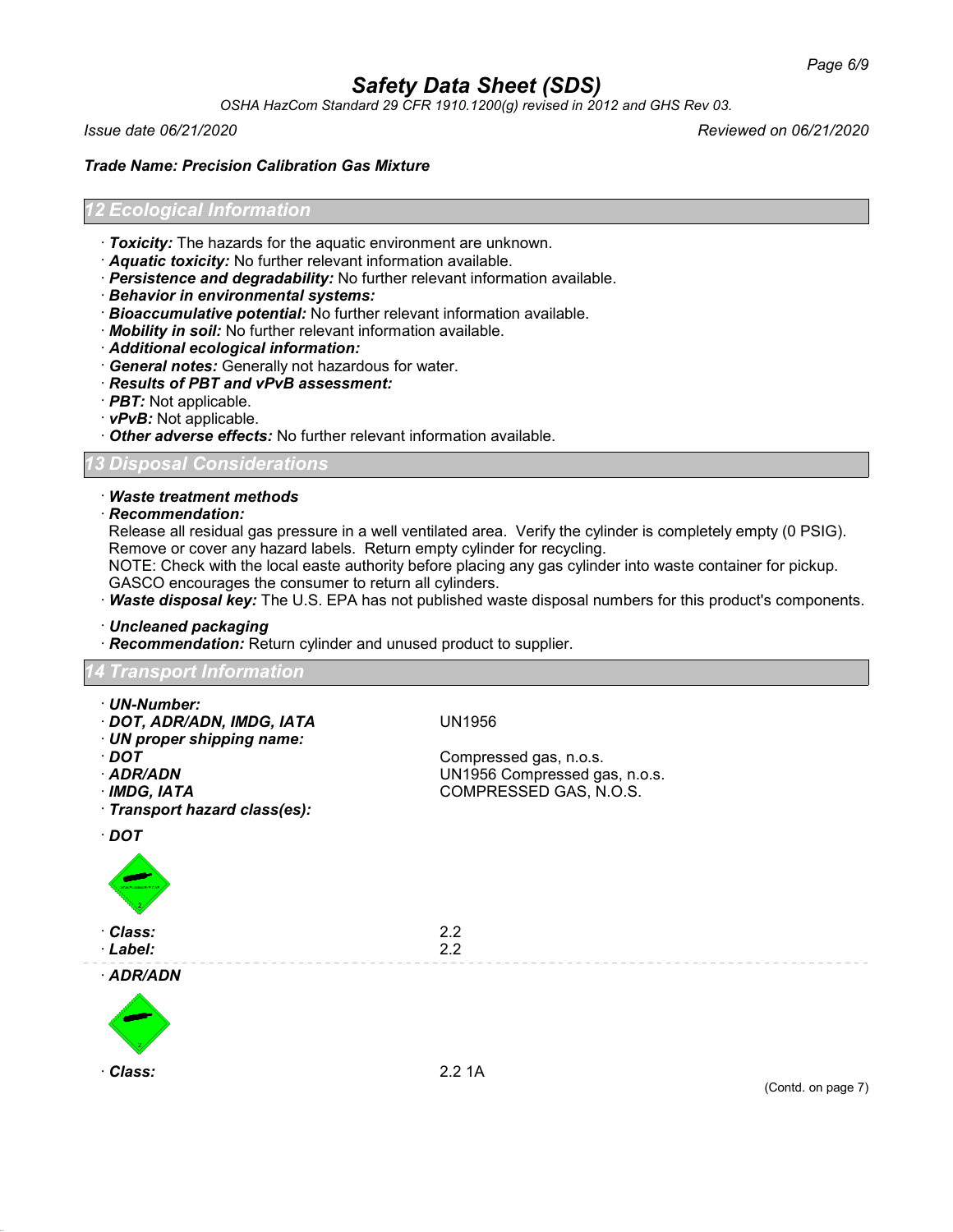*OSHA HazCom Standard 29 CFR 1910.1200(g) revised in 2012 and GHS Rev 03.*

*Issue date 06/21/2020 Reviewed on 06/21/2020*

# *Trade Name: Precision Calibration Gas Mixture* · *Label:* 2.2 · *IMDG, IATA* · *Class:* 2.2 · *Label:* 2.2 · *Packing group:* · **DOT, ADR/ADN, IMDG, IATA** Non-Regulated Material · *Environmental hazards:* Not applicable. **Special precautions for user:** Not applicable. · *Hazard identification number (Kemler code):* 20 · **EMS Number:** · *Transport in bulk according to Annex II of MARPOL73/78 and the IBC Code:* Not applicable. · *Transport/Additional information:* · *DOT* · *Quantity limitations:* On passenger aircraft/rail: 75 kg On cargo aircraft only: 150 kg · *ADR/ADN* · *Excepted quantities (EQ):* Code: E1 Maximum net quantity per inner packaging: 30 ml Maximum net quantity per outer packaging: 1000 ml · *UN "Model Regulation":* UN 1956 COMPRESSED GAS, N.O.S., 2.2, (E) *15 Regulatory Information* · *Safety, health and environmental regulations/legislation specific for the substance or mixture:* · *SARA (Superfund Amendments and Reauthorization):* · *Section 355 (extremely hazardous substances):* None of the ingredients are listed. · *Section 313 (Specific toxic chemical listings):* 75-69-4 Trichlorofluoromethane · *TSCA (Toxic Substances Control Act):* 7727-37-9 Nitrogen 75-69-4 Trichlorofluoromethane · *California Proposition 65:* · *Chemicals known to cause cancer:* None of the ingredients are listed. · *Chemicals known to cause reproductive toxicity for females:* None of the ingredients are listed. · *Chemicals known to cause reproductive toxicity for males:*

None of the ingredients are listed.

· *Chemicals known to cause developmental toxicity:*

None of the ingredients are listed.

(Contd. on page 8)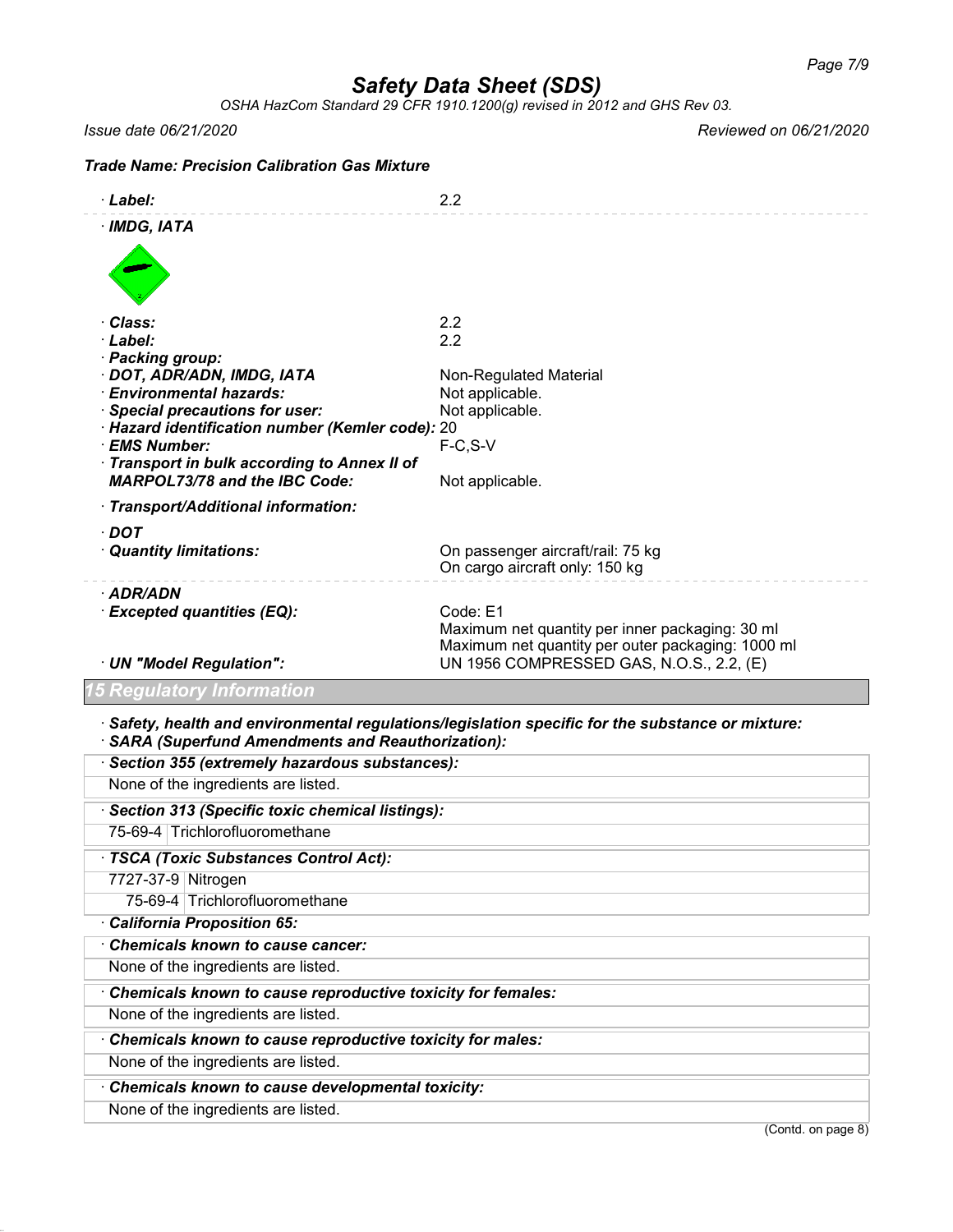*OSHA HazCom Standard 29 CFR 1910.1200(g) revised in 2012 and GHS Rev 03.*

*Issue date 06/21/2020 Reviewed on 06/21/2020*

## *Trade Name: Precision Calibration Gas Mixture*

#### · *Carcinogenic categories:*

· *EPA (Environmental Protection Agency):*

None of the ingredients are listed.

#### · *TLV (Threshold Limit Value established by ACGIH):*

75-69-4 Trichlorofluoromethane A4

## · *NIOSH-Ca (National Institute for Occupational Safety and Health):*

None of the ingredients are listed.

#### · *GHS label elements*

The product is classified and labeled according to the Globally Harmonized System (GHS).

· *Hazard pictograms:*



#### · *Signal word:* Warning

#### · *Hazard statements:*

H280 Contains gas under pressure; may explode if heated.

H420 Harms public health and the environment by destroying ozone in the upper atmosphere May displace oxygen and cause rapid suffocation.

#### · *Precautionary statements:*

P410+P403 Protect from sunlight. Store in a well-ventilated place.

P502 Refer to manufacturer/supplier for information on recovery/recycling

#### · *National regulations:*

None of the ingredients are listed.

· *Chemical safety assessment:* A Chemical Safety Assessment has not been carried out.

## *16 Other Information*

#### · *Relevant phrases:*

Gasco Affiliates, LLC, makes not express or implied warranties, guarantees or representations regarding the product of the information herein, including but not limited to any implied warranty or merchantability or fitness for use. Gasco Affilitates, LLC shall not be liable for any personal injury, property or other damages of any nature, whether compensatory, consequential, exemplary, or otherwise, resulting from any publication, use of reliance upon the information herein.

· *Date of last revision/ revision number:* 06/21/2020 / -

#### · *Abbreviations and acronyms:*

ADR: The European Agreement concerning the International Carriage of Dangerous Goods by Road

ADN: The European Agreement concerning the International Carriage of Dangerous Goods by Inland Waterways

- IMDG: International Maritime Code for Dangerous Goods
- DOT: US Department of Transportation

IATA: International Air Transport Association

ACGIH: American Conference of Governmental Industrial Hygienists

EINECS: European Inventory of Existing Commercial Chemical Substances

ELINCS: European List of Notified Chemical Substances

CAS: Chemical Abstracts Service (division of the American Chemical Society)

NFPA: National Fire Protection Association (USA)

HMIS: Hazardous Materials Identification System (USA)

LC50: Lethal concentration, 50 percent

LD50: Lethal dose, 50 percent

PBT: Persistent, Bioaccumulative and Toxic

vPvB: very Persistent and very Bioaccumulative

NIOSH: National Institute for Occupational Safety and Health

OSHA: Occupational Safety & Health Administration